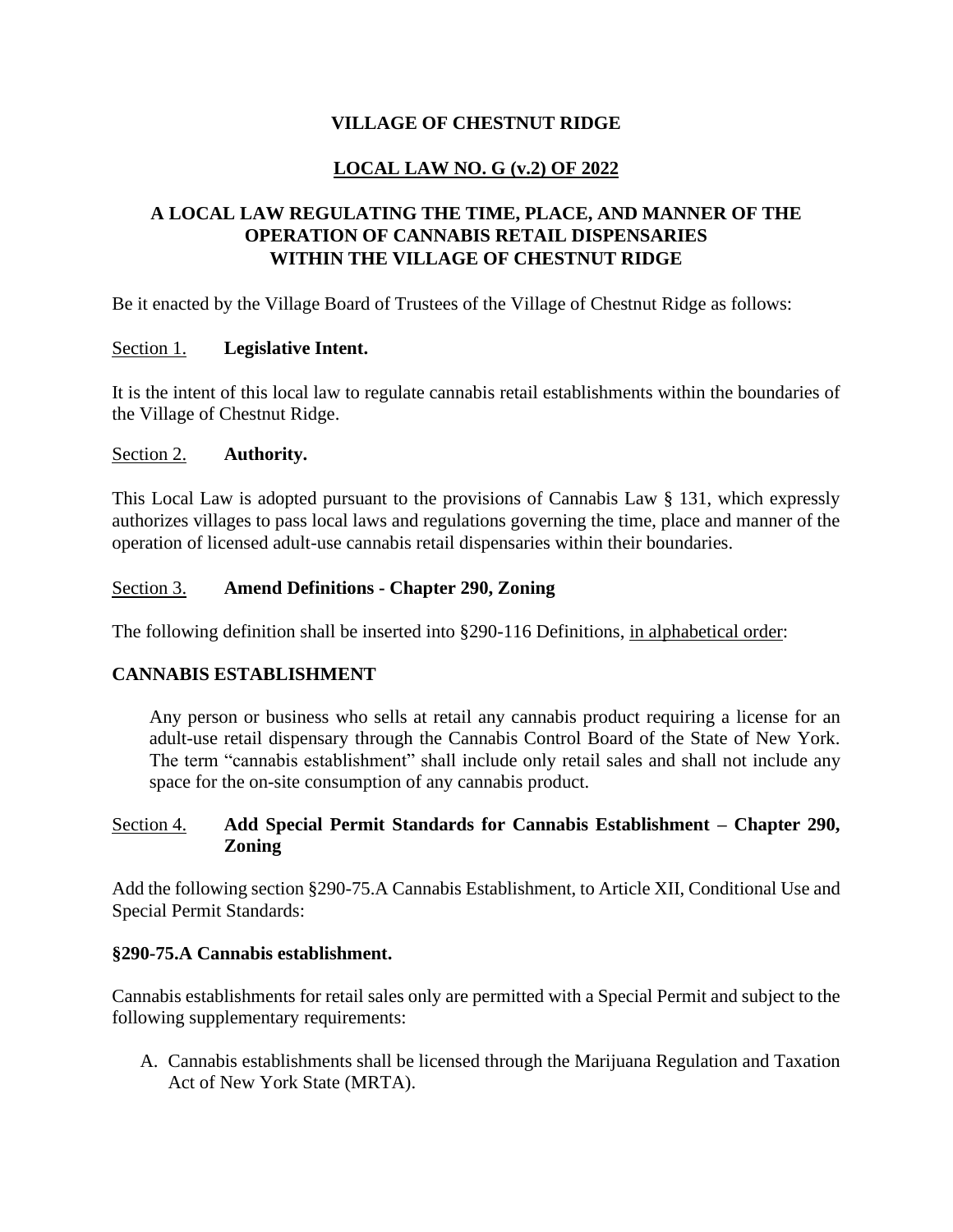- B. The New York State Marijuana Regulation and Taxation Act (MRTA) in its entirety is hereby adopted and incorporated herein by reference for the purposes and regulations set forth therein and as it may be amended from time to time.
- C. All requirements of the MRTA must be satisfied as set forth in the MRTA including, but not limited to, the notice requirement to the Village Clerk at least 30 days prior to the submission of an adult-use retail dispensary license pursuant to MRTA §76 and thereby allowing the Village to submit an opinion for or against the granting of the license.
- D. All activities associated with a cannabis establishment as defined shall be conducted indoors.
- E. Sufficient measures and means of preventing smoke, odors, debris, dust, fluids and other substances must be provided at all times.
- F. The lot on which a cannabis establishment is located shall not be located within 500 feet of the lot line of any schools or houses of worship, as defined in this chapter, or within 500 feet of any residentially zoned areas or public recreation areas.
- G. Neon lighting and/or signage shall be prohibited.
- H. The Planning Board may require additional landscaping or other suitable screening from adjacent properties, increased lighting, limits on hours of operation, or any other applicable additional requirements consistent with the surrounding land uses, to ensure safe operation and reduce potential conflicts.

#### Section 5. **Amend Table of General Use Requirements – Chapter 290, Zoning**

Add the use "Cannabis Establishment" to the Table of General Use Requirements, for the NS District, in column D, Uses by Special Permit of the Village Board, with use group A.

Add the use "Cannabis Establishment" to the Table of General Use Requirements, for the RS District, in column D, Uses by Special Permit of the Village Board, with use group M.

Add Off-Street Parking requirement of 1 parking space for every 150 square feet of floor area. (same as neighborhood convenience) to column F.

## Section 6. **State Environmental Quality Review Act.**

Pursuant to 6 NYCRR 617.5(c)(26) and (33), this Local Law is classified as a Type II Action as it involves the adoption of regulations, policies, procedures and local legislative decisions in connection with routine or continuing agency administration and management, not including new programs or major reordering of priorities that may affect the environment.